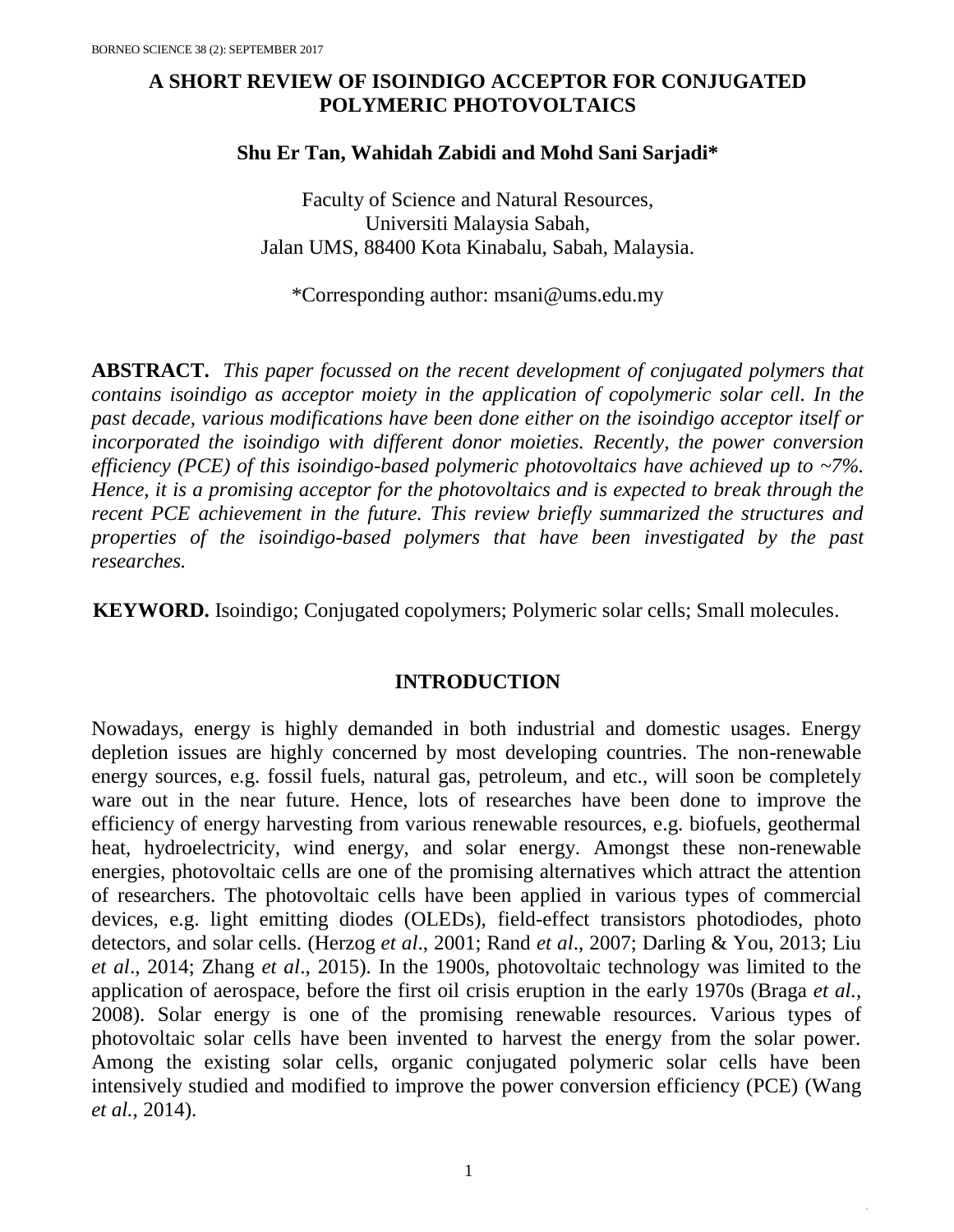# **LITERATURE REVIEW**

First and foremost, polyacetylene (PA) was found to possess excellent electrical conductivity in 1977 (Hideki *et al.,* 1977; Morin *et al.,* 2005). This breakthrough urged the study of the PA and other polymers in the application of electrical conducting materials. Unfortunately, the PA was insoluble in many organic solvents and relatively unstable than other polymer in the ambient condition. Because of these limitations, scientists encountered various difficulties during the fabrication of PA-based conducting materials (Rehahn *et al.,* 1989; Morin *et al.,* 2005). Besides PA, lots of polymers have been discovered as conjugated polymers, for example, poly(phenylene) (Rehahn *et al.,* 1989; Morin *et al.,* 2005), poly(*p*phenylenevinylene)s (Burroughes *et al.,* 1990; Morin *et al.,* 2005), polythophenes (Leclerc & Faid, 1997; Leclerc, 1999; Morin *et al.,* 2005), polypyroles (Watanabe *et al.,* 1989; Morin *et al.,* 2005), polyaniline (D 'aprano *et al.,* 1992; Morin *et al.,* 2005), polyfluorenes (Neher, 2001; Morin *et al.,* 2005), and etc.

The active layer present in the photovoltaic solar cells have evolved from the initial silicon p-n junctions (Chapin *et al.,* 1954; Goetzberger & Hebling, 2000; Scharber *et al*., 2006), single-component (Wohrle & Meissner, 1991; Cheng *et al.,* 2009), bilayer heterojunction (Tang, 1986; Sathiyan *et al.,* 2016), until the recent bulk heterojunction (Yu *et al.,* 1995; Zhou *et al.,* 2012) configuration. The solar energy is converted into electrical energy through the organic photovoltaic solar cells. The efficiency of this conversion can be assessed through the PCE value, which is a dependent variable that consist of three parameters, i.e. open circuit voltage  $(V_{\alpha})$ , short –circuit current density  $(J_{\alpha})$  and fill factor (FF). The relationship between these factors could be expressed via the following maths equation in (1) (Günes *et al.,* 2007; Zhou *et al.,* 2012; Sathiyan *et al.,* 2016).

$$
PCE (\eta_e) = \frac{V_{oc} \times I_{sc} \times FF}{P_{in}}
$$
 (1)

Over past decades, PCE of polymeric solar cells (PSCs) have been rapidly increased from 1% and eventually surpassed 10% (Cheng *et al.,* 2016). Various types of structural modifications have been done to improve the charge transport ability of the existing copolymers. A summary regarding the recent development of isoindigo-based copolymers with notable PCE value will be reported in the following section.

Isoindigo has been widely applied as the acceptor moiety along the polymeric backbone. It was found to have excellent electron withdrawing ability as it comprises two lactam rings (Stalder *et al.,* 2010; 2011; 2013, Sonar *et al.,* 2013; Wang *et al.,* 2014). The chemical structure of the isoindigo is illustrated in **Figure 1** (Estrada *et al.,* 2013). Recently, researchers have modified the isoindigo structure in various ways. One of these is that the benzene rings were replaced by five-membered thiophene rings and it was found that the polymer with thiophene substituted isoindigo possesses deep LUMO level which resulted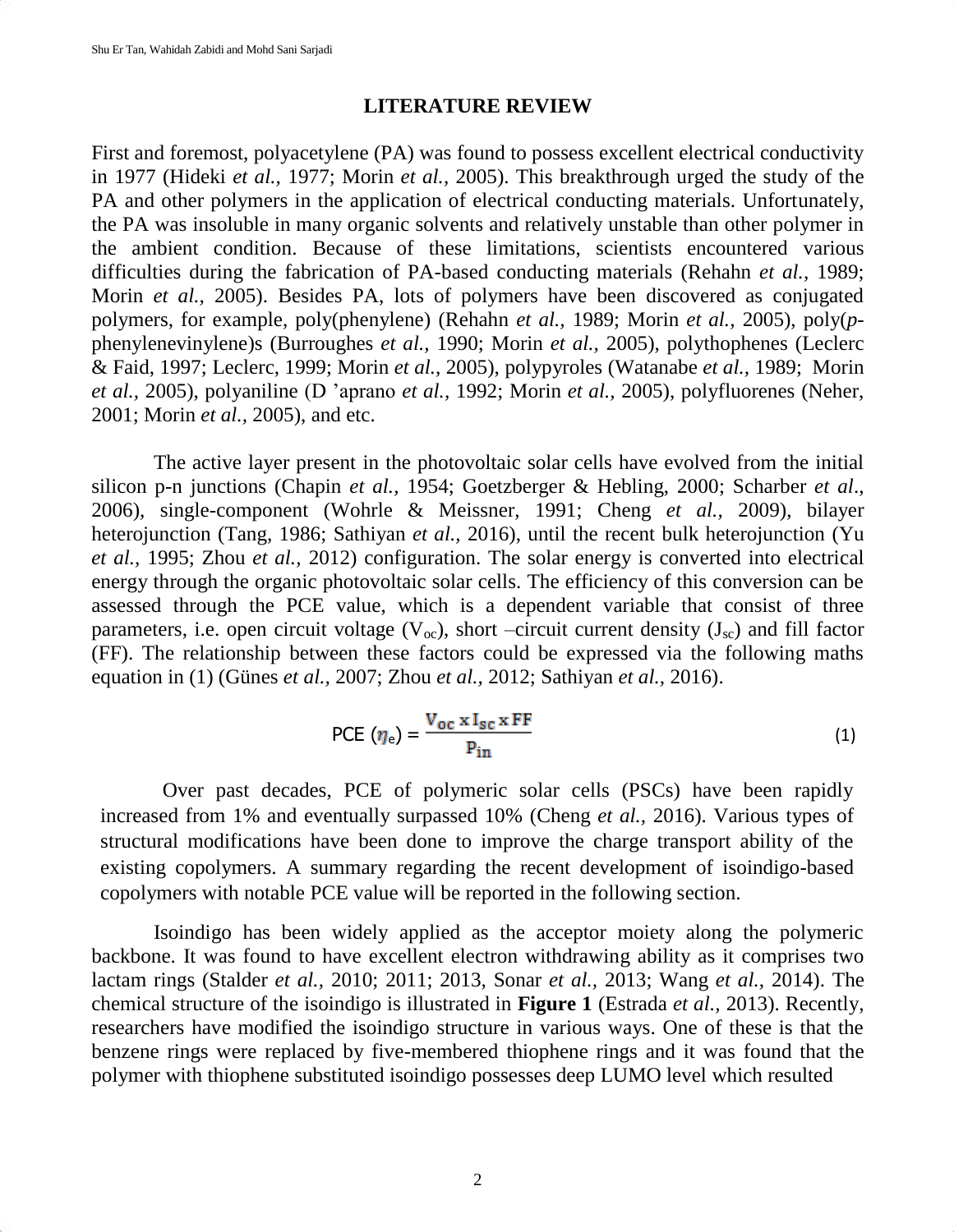excellent ambipolar charge transport (Ashraf *et al.,* 2012; Dutta *et al.,* 2013). Besides that, 7,7'-diazaisoindigo was introduced in 2016, which the carbon located on the  $7<sup>th</sup>$  and  $7<sup>-th</sup>$ positions of isoindigo were replaced with nitrogen atoms (de Miguel *et al.,* 2016). This novel 7,7'-diazaisoindigo was found to have longer fluorescence lifetime than its isoindigo counterpart.



**Figure 1** The isoindigo.

## **Isoindigo-Based Copolymers**

The isoindigo monomer is normally synthesized with two bromine atoms located at its  $6<sup>th</sup>$ and 6<sup>th</sup>- positions. These bromine substituents are essential for the carbon-carbon coupling reaction with the chosen donor monomers to obtain the desire isoindigo-based polymers, as illustrated in **Figure 2**. Besides the Stille's protocol as shown in Figure 2 (Mei *et al.,* 2010), Suzuki's coupling reaction is also one of the pathways to polymerize the isoindigo with other monomers. However, the bromine substituents are required to convert to boron esters before carbon-carbon coupling reaction is carried out (Grenier *et al.,* 2012).



**Figure 2:** The Stille's protocol of the carbon-carbon coupling reaction.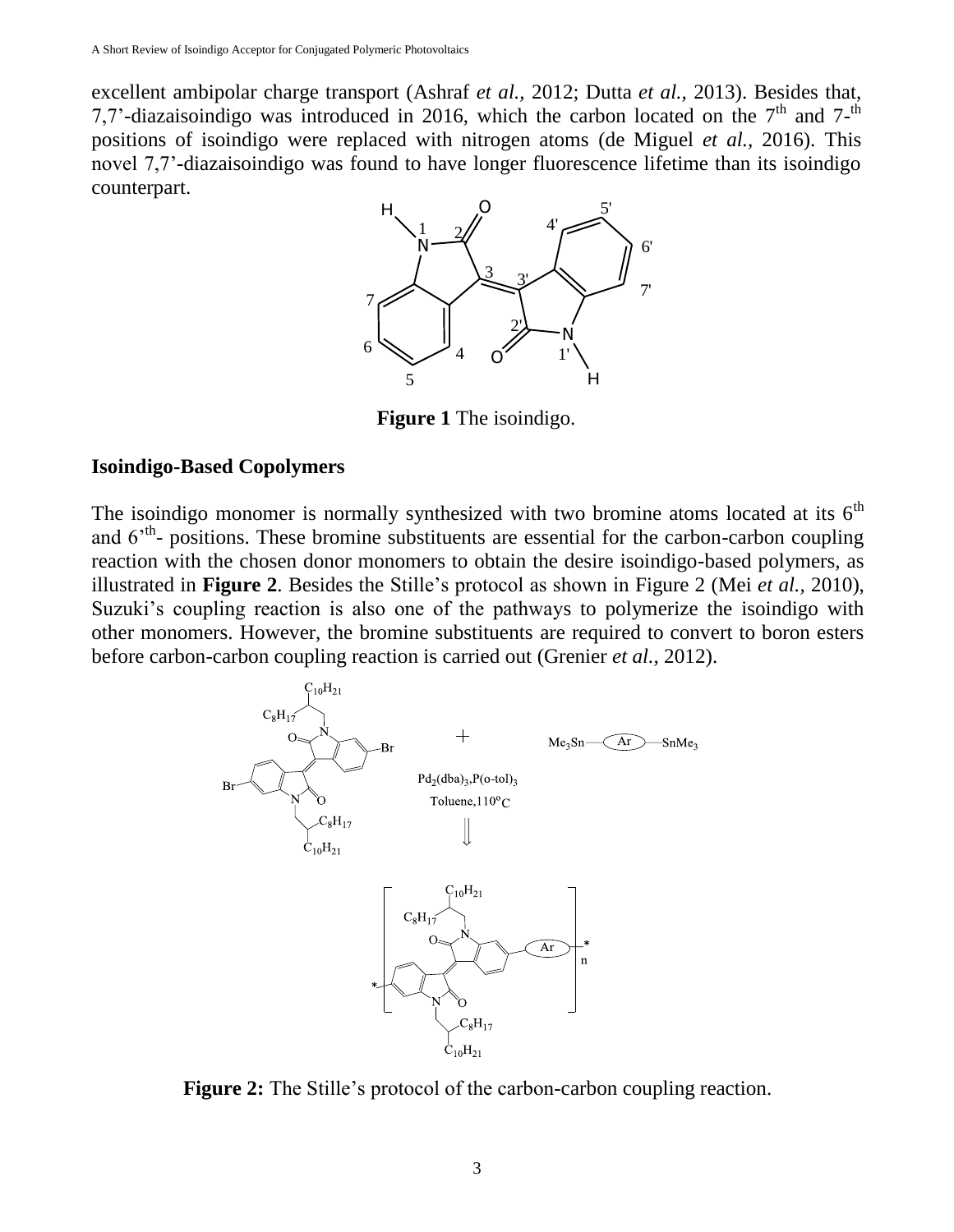Initially, the researchers incorporated the isoindigo acceptors with thiophene rings, i.e. **P1**-**P3**. Meanwhile, the influence of the N-alkyl chains which were located in the isoindigo was intensively studied. It was found that 2-hexyldecyl alkylated isoindigo-based copolymer **(P1)** shown best performance among the 2-ethylhexylated **(P2)** and 2 octyldodecylated **(P3)** isoindigo-based copolymer. **P1** possesses excellent thermal stability, while **P2** was found to be insoluble in common organic solvents. The PCE value obtained from P1-based copolymeric solar cell (PSC) is 3.0 %. For the **P3**, the PV performance is very low, c.a. 0.92 % PCE value. This is because the low hole mobility of the **P3**-based copolymer (Wang *et al.,* 2011a; Zhang *et al.,* 2011). Hence, the isoindigo monomers synthesized in the most of the later researches have applied the 2-hexyldecyl N-alkyl chains.



**P1**: R= 2-hexyldecyl

**P2**: R= 2-ethylhexyl





**P4**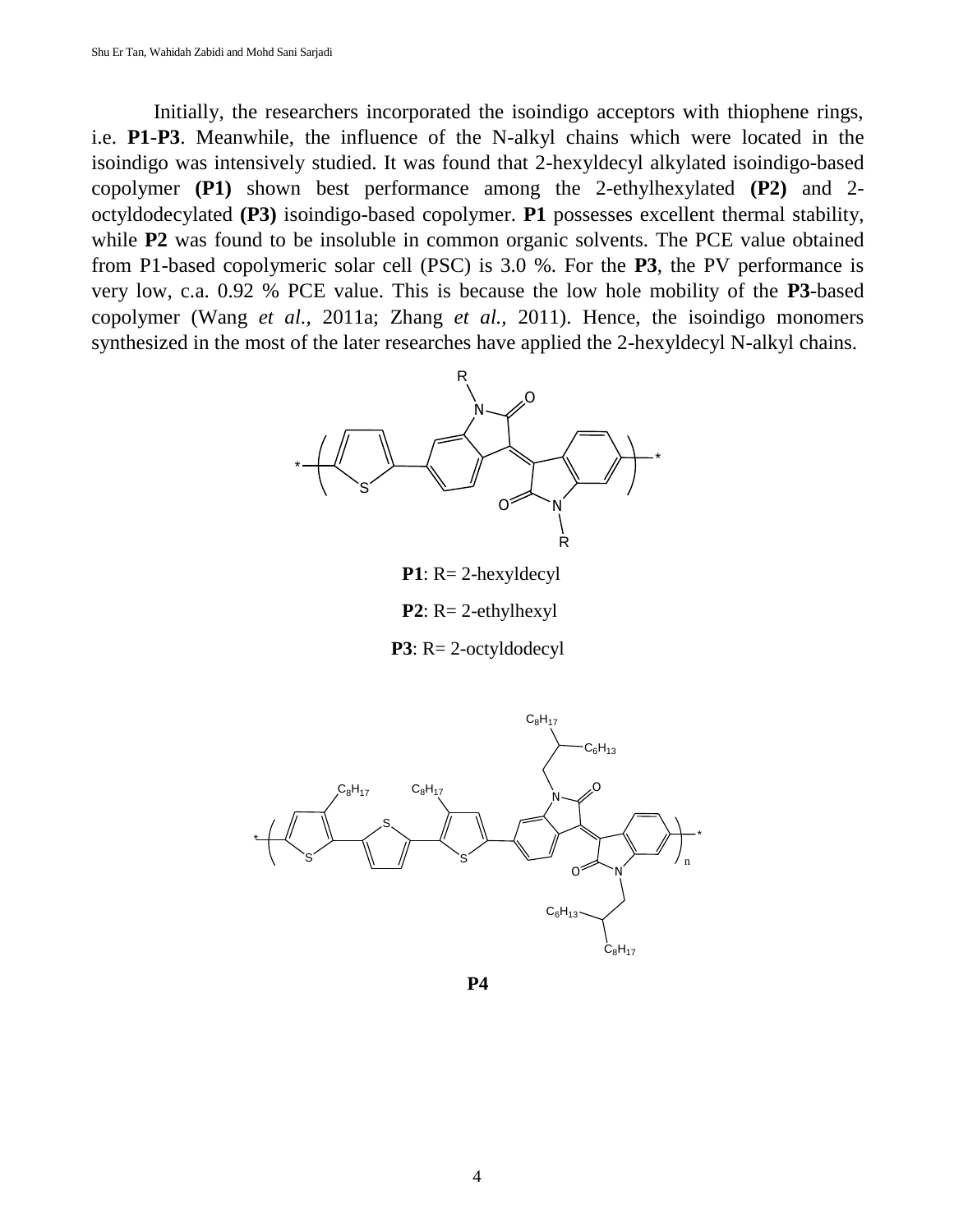

In 2011, Wang and co-workers modified the donor moiety of P1-P3, by increasing the number of thiophene rings incorporated in between the isoindigo, i.e. **P4**. This has increased the conjugation length of the donor moieties. The PCE value has been improved up to 6.3% (Wang *et al.,* 2011b). During the past few years, various donors have been incorporated with isoindigo acceptors. One of the promising donor which has been used to polymerize with isoindigo is thieno [3,4-c]pyrrole-4,6-dione (BTD), for example the **P5** and **P6**. P5 consists of one BTD, while P6 comprises of two BTD for each donor-acceptor monomer. The results had shown that both P5 and P6 possess excellent electron mobility, i.e. 3.0 x  $10^{-4}$  and 3.5 x  $10^{-3}$  cm<sup>2</sup> s<sup>-1</sup> V<sup>-1</sup>, respectively (Grenier *et al.,* 2012). The details of P1-

P6 have been summarized in **Table 1**. Furthermore, isoindigo have been intensively studied and incorporated with various types of donors to obtain PSC with excellent photovoltaic performance.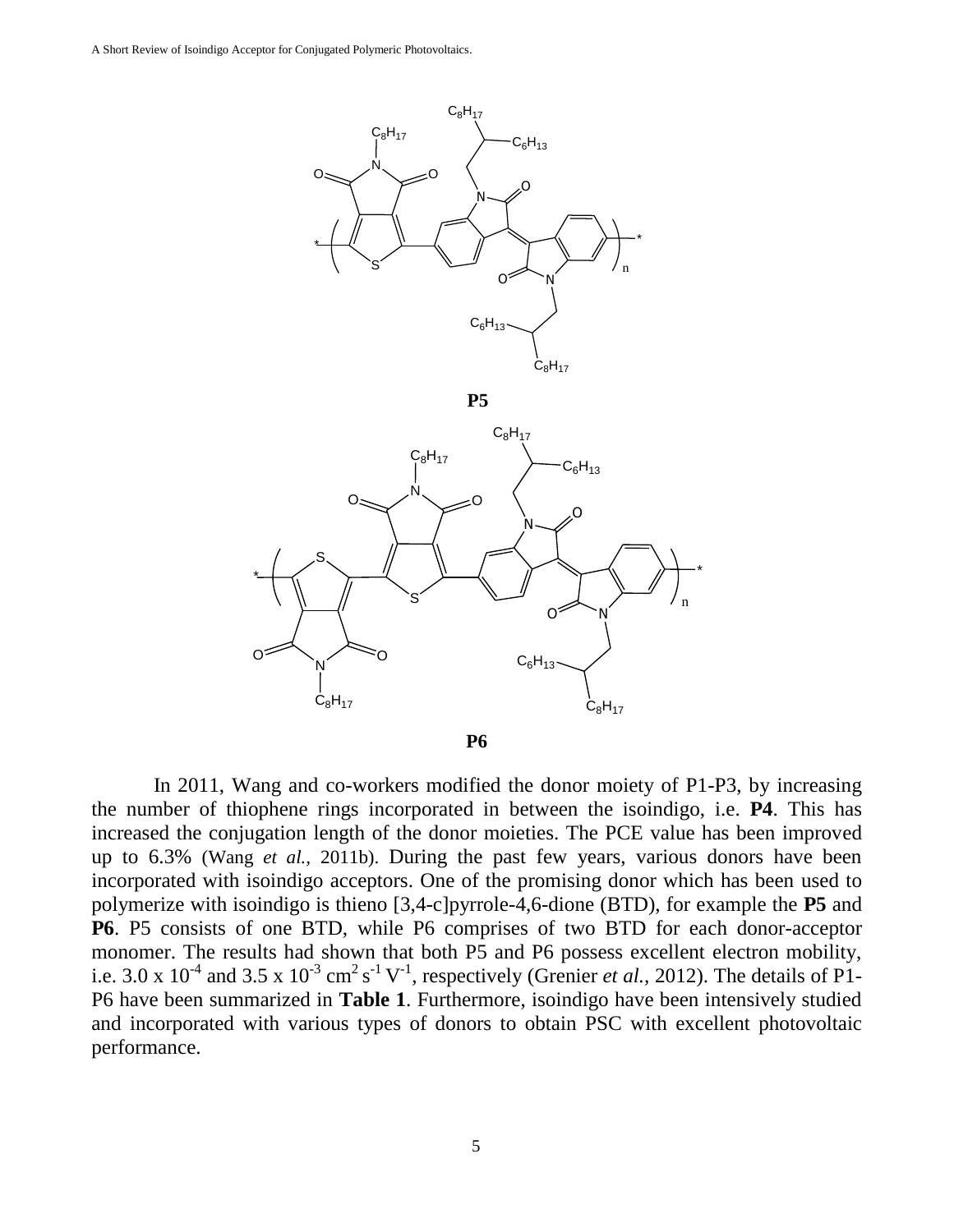| Characteristics | Copolymers            |                  |                          |                     |                            |      | <b>BHJ PSC</b>                                       |                                         |                           |                                  |                     |                                                 |                                           |             |                                  |
|-----------------|-----------------------|------------------|--------------------------|---------------------|----------------------------|------|------------------------------------------------------|-----------------------------------------|---------------------------|----------------------------------|---------------------|-------------------------------------------------|-------------------------------------------|-------------|----------------------------------|
| Polymer         | $M_n^a$<br>(kDa)      | $M_w^a$<br>(kDa) | $T_d^b$<br>$(^{\circ}C)$ | HOMO<br>$^{c}$ (eV) | <b>LUMO</b><br>$^{c}$ (eV) | PDI  | $\frac{\mathrm{Eg}}{d(\mathrm{eV})}^{\mathrm{elec}}$ | $\mathrm{E_{g}^{opt}}$ film<br>$e$ (eV) | $V_{OC}$<br>(V)           | $J_{SC}$<br>(mA)<br>$\rm cm^2$ ) | FF                  | $\mu_{\rm h}$<br>$\frac{1}{\text{cm}^2}$<br>Vs) | $\mu_e$<br>$\frac{1}{\text{cm}^2}$<br>Vs) | PCE<br>(% ) | Ref.                             |
| P1              | n.a.                  | n.a.             | 400                      | $-5.85$             | $-3.88$                    | 2.2  | 1.97                                                 | 1.60                                    | $0.8\,$<br>9              | 5.4                              | 0.6<br>3            | n.a.                                            | n.a.                                      | 3.0         | (Wang<br>et al.,<br>2011)        |
| P2              | Insoluble [No result] |                  |                          |                     |                            |      |                                                      |                                         |                           |                                  |                     |                                                 |                                           |             | (Zhang<br>et al.,<br>2011)       |
| P3              | 17.2                  | 36.1             | 397                      | $-5.49$             | $-3.91$                    | 2.1  | 1.58                                                 | 1.58                                    | $0.8\,$<br>$\overline{7}$ | 1.76                             | 0.6<br>$\mathbf{0}$ | 1.30x<br>$10^{-8}$                              | n.a.                                      | 0.92        | (Zhang<br>et al.,<br>2011)       |
| $\mathbf{P4}$   | n.a.                  | n.a.             | 380                      | $-5.82$             | $-3.83$                    | n.a. | 1.99                                                 | 1.50                                    | 0.7                       | 13.1                             | 0.6<br>9            | n.a.                                            | n.a.                                      | 6.3         | (Wang<br>et al.,<br>2011)        |
| <b>P5</b>       | 24                    | 53               | n.a.                     | $-6.0$              | $-4.2$                     | 2.2  | 1.8                                                  | 1.72                                    | n.a.                      | n.a.                             | n.a.                | n.a.                                            | 3.0 x<br>$10^{-4}$                        | n.a.        | (Greni<br>er et<br>al.,<br>2012) |
| <b>P6</b>       | 20                    | 43               | n.a.                     | $-6.1$              | $-4.2$                     | 2.2  | 1.9                                                  | 1.75                                    | n.a.                      | n.a.                             | n.a.                | n.a.                                            | 3.5x<br>$10^{-3}$                         | n.a.        | (Greni<br>er et<br>al.,<br>2012) |

**Table 1**

<sup>a</sup> Measurement conducted by differential refractive index(DRI) detection. <sup>b</sup> Onset of degradation temperature obtained from TGA with 5% of weight loss. <sup>c</sup> HOMO and LUMO energy level determined from the onset of oxidation and reduction, respectively. <sup>d</sup> Electrochemical energy gap=I LUMO-HOMO I (eV). <sup>e</sup> Optical energy gap of the copolymeric thin film, E<sub>g</sub>opt. <sup>f</sup> µ<sub>h</sub> represent hole mobility while µ<sub>e</sub> represent electron mobility (cm<sup>2</sup>/Vs).

#### **CONCLUSION**

Since isoindigo possesses excellent electron-withdrawing ability, it is a promising acceptor for the conjugated polymers in the application of organic photovoltaics. Various modifications on the chemical structure of the isoindigo still can be done in the future, to seek for a better isoindigo-based acceptor with promising properties.

## **LIST OF ABBREVATIONS**

PCE = power conversion efficiency PA = polyacetylene  $V_{oc}$  = open circuit voltage  $J_{\rm sc}$  = short –circuit current density  $FF = fill factor$ HOMO = Higher Occupied Molecular Orbital LUMO = Lower Unoccupied Molecular Orbital  $BTD =$  thieno  $[3,4-c]$  pyrrole-4,6-dione

## **ACKNOWLEDGEMENT**

This review was done in University Malaysia Sabah and financially supported by Fundamental Research Grant Scheme under FRG0413-SG-1/2015 grant.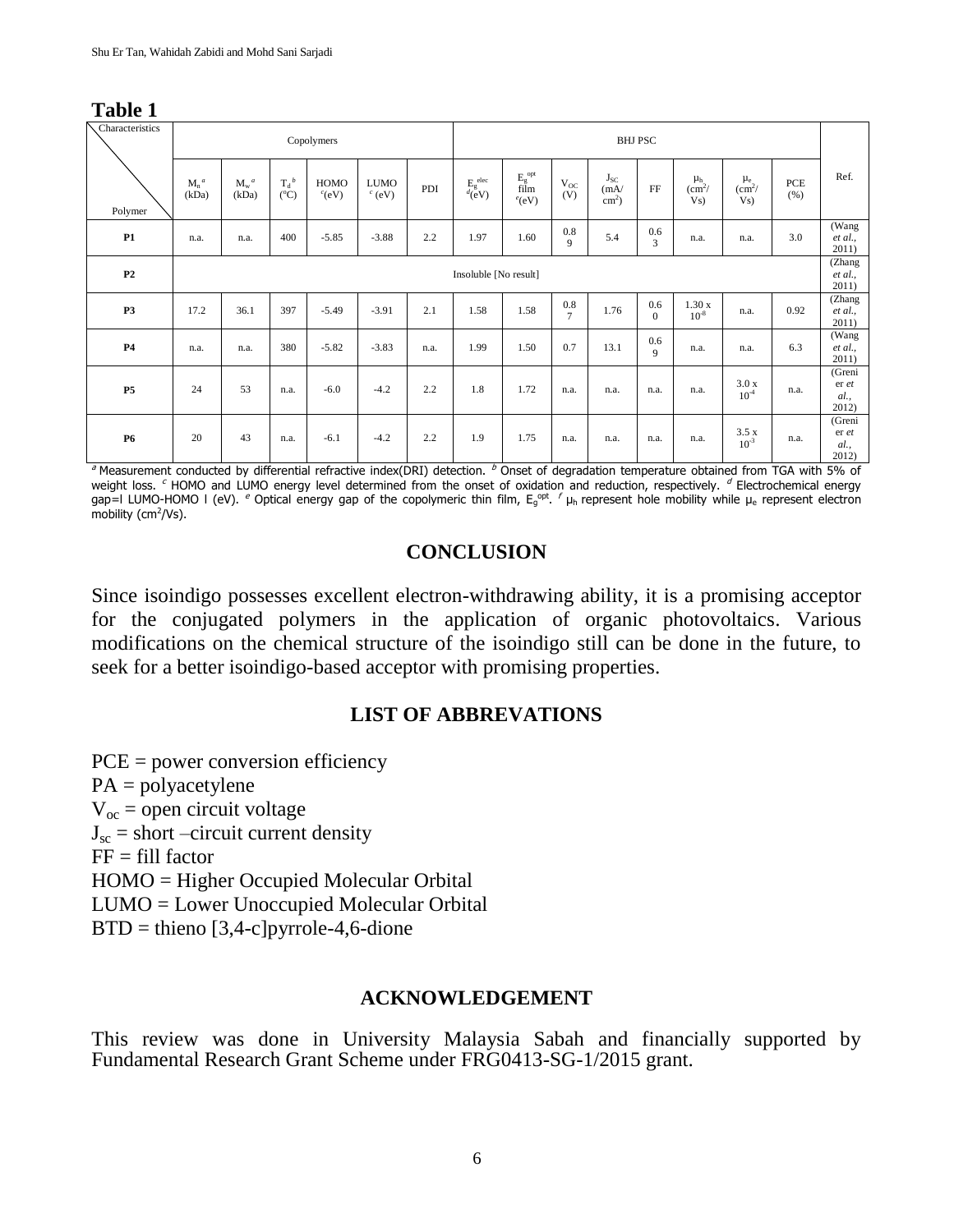#### **REFERENCES**

- Ashraf, R. S., Kronemeijer, A. J., James, D. I., Sirringhaus, H., & McCulloch, I. (2012). A new thiophene substituted isoindigo based copolymer for high performance ambipolar transistors. *Chemical Communications*, *48*(33), 3939. https://doi.org/10.1039/c2cc30169e
- Braga, A. F. B., Moreira, S. P., Zampieri, P. R., Bacchin, J. M. G., & Mei, P. R. (2008). New processes for the production of solar-grade polycrystalline silicon: A review. *Solar Energy Materials and Solar Cells*, *92*(4), 418–424. https://doi.org/10.1016/j.solmat.2007.10.003
- Burroughes, J. H., Bradley, D. D. C., Brown, A. R., Marks, R. N., Mackay, K., Friend, R. H., Burns, P.L., & Holmes, A. B. (1990). Light-emitting diodes based on conjugated polymers. *Nature*. https://doi.org/10.1038/347539a0
- Chapin, D. M., Fuller, C. S., & Pearson, G. L. (1954). A new silicon p-n junction photocell for converting solar radiation into electrical power [3]. *Journal of Applied Physics*, *25*(5), 676–677. https://doi.org/10.1063/1.1721711
- Cheng, X., Wan, Q., Wu, Y., Guo, B., Guo, X., Li, Y., Zhang, M., Cui, C., & Li, Y. (2016). Toward high open-circuit voltage by smart chain engineering in 2D-conjugated polymer for polymer solar cells. *Solar Energy Materials and Solar Cells*. https://doi.org/10.1016/j.solmat.2016.01.017
- Cheng, Y., Yang, S., & Hsu, C. (2009). Synthesis of Conjugated Polymers for Organic Solar Cell Applications. *Chemical Reviews*, *109*(11), 5868–5923. <https://doi.org/10.1021/cr900182s>
- D 'aprano, G., Leclerc, M., & Zotti, G. (1992). Stabilization and Characterization of Pernigraniline Salt: The " Acid-Doped " Form of Fully Oxidized Polyanilines. *Macromolecules*. https://doi.org/10.1021/ma00034a013
- Darling, S. B., & You, F. (2013). The case for organic photovoltaics. *RSC Adv.*, *3*, 17633– 17648.<https://doi.org/10.1039/c3ra42989j>
- de Miguel, G., Camacho, L., & García-Frutos, E. M. (2016). 7,7′-Diazaisoindigo: a novel building block for organic electronics. *J. Mater. Chem. C*, *4*(6), 1208–1214. https://doi.org/10.1039/C5TC03464G
- Dutta, G. K., Han, A. R., Lee, J., Kim, Y., Oh, J. H., & Yang, C. (2013). Visible-near infrared absorbing polymers containing thienoisoindigo and electron-rich units for organic transistors with tunable polarity. *Advanced Functional Materials*, *23*(42), 5317–5325. https://doi.org/10.1002/adfm.201300536
- Estrada, L. A., Stalder, R., Abboud, K. A., Risko, C., Bredas, J. L., & Reynolds, J. R. (2013). Understanding the electronic structure of isoindigo in conjugated systems: A combined theoretical and experimental approach. *Macromolecules*, *46*(22), 8832–8844. https://doi.org/10.1021/ma4013829
- Goetzberger, A., & Hebling, C. (2000). Photovoltaic materials, past, present, future. *Solar Energy Materials and Solar Cells*, *62*(1), 1–19. https://doi.org/10.1016/S0927- 0248(99)00131-2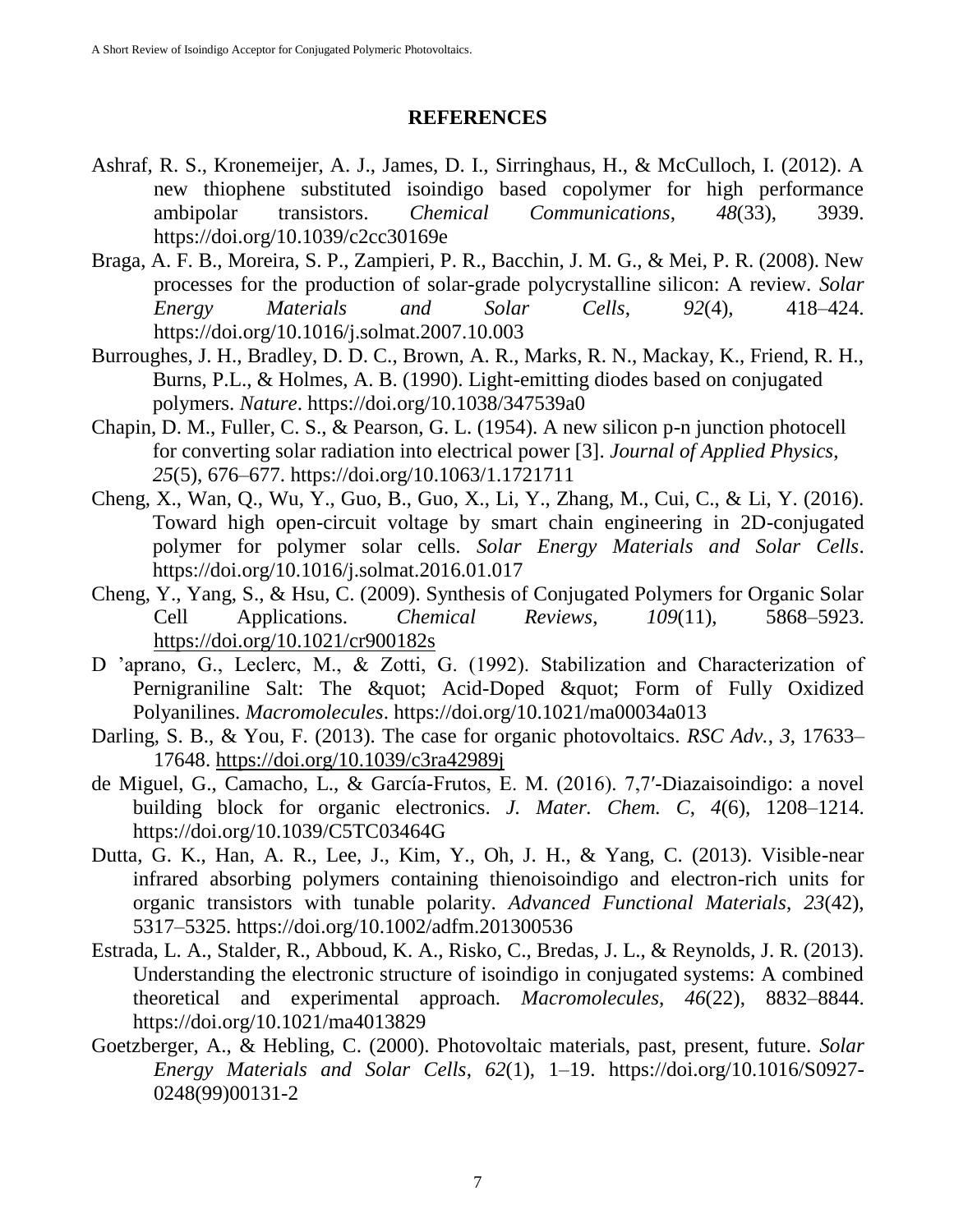- Grenier, F., Berrouard, P., Pouliot, J.-R., Tseng, H.-R., Heeger, A. J., & Leclerc, M. (2012). Synthesis of new n-type isoindigo copolymers. *Polymer Chemistry*, *4*(6), 1836–1841. https://doi.org/10.1039/C2PY20986A
- Günes, S., Neugebauer, H., & Sariciftci, N. S. (2007). Conjugated Polymer-Based Organic Solar Cells. *Chemical Reviews*, *107*(4), 1324–1338. https://doi.org/10.1021/cr050149z
- Herzog, A. V., Lipman, T. E., & Kammen, D. M. (2001). Renewable energy sources. *Encyclopedia of Life .* Retrieved from http://rael.berkeley.edu/old\_drupal/sites/default/files/old-site-files/2001/Herzog-Lipman-Kammen-RenewableEnergy-2001.pdf
- Hideki, S., Louis, E. J., MacDiarmid, A. G., Chiang, C. K., & Heeger, A. J. (1977). Synthesis of Electrically-Conducting organic Polymers: Halogen Derivatives of Polyacatylene, (CH)x. *J.C.S., Chemical Communications*, (16), 1–5. https://doi.org/10.1039/c39770000578
- Leclerc, M. (1999). Optical and electrochemical transducers based on functionalized conjugated polymers. *Advanced Materials*, *11*(18), 1491–1498. https://doi.org/10.1002/(SICI)1521-4095(199912)11:18<1491::AID-ADMA1491>3.0.CO;2-O
- Leclerc, M., & Faid, K. (1997). Electrical and optical properties of Processable Polythiophene Derivatives: Structure-Property relationships. *Advanced Materials*, *9*(14), 1087–1094. https://doi.org/10.1002/adma.19970091404
- Liu, Y., Zhao, J., Li, Z., Mu, C., Ma, W., Hu, H., Ade. H., & Yan, H. (2014). Aggregation and morphology control enables multiple cases of high-efficiency polymer solar cells. *Nature Communications*, *5:5293*(9), doi: 10.1038/ncomms6293. https://doi.org/10.1038/ncomms6293
- Mei, J., Graham, K. R., Stalder, R., & Reynolds, J. R. (2010). Synthesis of Isoindigo-Based Oligothiophenes for Molecular Bulk Heterojunction Solar Cells. *Organic Letters*, *12*(4), 660–663. https://doi.org/10.1021/ol902512x
- Morin, J.-F., Leclerc, M., Adès, D., & Siove, A. (2005). Polycarbazoles: 25 Years of Progress. *Macromolecular Rapid Communications*, *26*(10), 761–778. https://doi.org/10.1002/marc.200500096
- Neher, D. (2001). Polyfluorene homopolymers: Conjugated liquid-crystalline polymers for bright blue emission and polarized electroluminescence. *Macromolecular Rapid Communications*. [https://doi.org/10.1002/1521-3927\(20011101\)22:17<1365::AID-](https://doi.org/10.1002/1521-3927(20011101)22:17%3c1365::AID-MARC1365%3e3.0.CO;2-B)[MARC1365>3.0.CO;2-B](https://doi.org/10.1002/1521-3927(20011101)22:17%3c1365::AID-MARC1365%3e3.0.CO;2-B)
- Rand, B. P., Genoe, J., Heremans, P., & Poortmans, J. (2007). Solar Cells Utilizing Small Molecular Weight Organic Semiconductors. *Prog. Photovolt: Res. Appl.*, *15*(February 2013), 659–676. https://doi.org/10.1002/pip
- Rehahn, M., Schlüter, A. D., Wegner, G., & Feast, W. J. (1989). Soluble poly(paraphenylene)s. 2. Improved synthesis of poly(para-2,5-di-n-hexylphenylene) via Pdcatalysed coupling of 4-bromo-2,5-di-n-hexylbenzeneboronic acid. *Polymer*. https://doi.org/10.1016/0032-3861(89)90079-7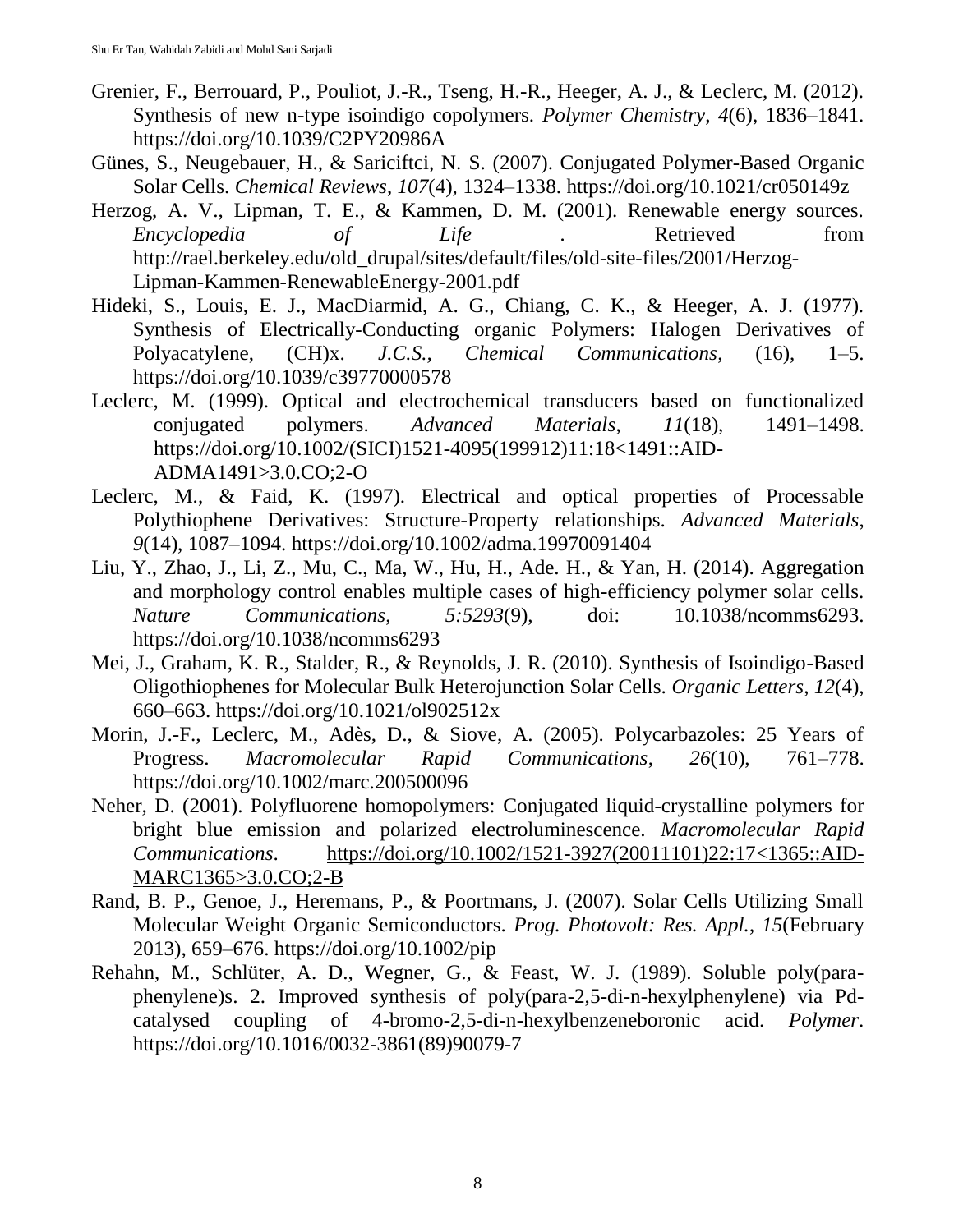- Sathiyan, G., Sivakumar, E. K. T., Ganesamoorthy, R., Thangamuthu, R., & Sakthivel, P. (2016). Review of carbazole based conjugated molecules for highly efficient organic solar cell application. *Tetrahedron Letters*, *57*(3), 243–252. https://doi.org/10.1016/j.tetlet.2015.12.057
- Scharber, M. C., Mühlbacher, D., Koppe, M., Denk, P., Waldauf, C., Heeger, A. J., & Brabec, C. J. (2006). Design rules for donors in bulk-heterojunction solar cells - Towards 10 % energy-conversion efficiency. *Advanced Materials*, *18*(6), 789–794. https://doi.org/10.1002/adma.200501717
- Sonar, P., Tan, H.-S., Sun, S., Lam, Y. M., & Dodabalapur, A. (2013). Isoindigo dye incorporated copolymers with naphthalene and anthracene: promising materials for stable organic field effect transistors. *Polymer Chemistry*, *4*(6), 1983. https://doi.org/10.1039/c2py20942j
- Stalder, R., Mei, J., Graham, K. R., Estrada, L. a, & Reynolds, J. R. (2013). Isoindigo, a Versatile Electron-Deficient Unit For High-Performance Organic Electronics. *Chemistry of Materials*, *26*(1), 664–678. https://doi.org/10.1021/cm402219v
- Stalder, R., Mei, J., & Reynolds, J. R. (2010). Isoindigo-based donor-acceptor conjugated polymers. *Macromolecules*, *43*(20), 8348–8352. https://doi.org/10.1021/ma1018445
- Stalder, R., Mei, J., Subbiah, J., Grand, C., Estrada, L. A., So, F., & Reynolds, J. R. (2011). n-Type Conjugated Polyisoindigos. *Macromolecules*, *44*(16), 6303–6310. https://doi.org/10.1021/ma2012706
- Tang, W. C. (1986). Two-layer Organic Photovoltaic Cell, *48*(2), 183–185.
- Wang, E., Ma, Z., Zhang, Z., Henriksson, P., Inganäs, O., Zhang, F., & Andersson, M. R. (2011a). An isoindigo-based low band gap polymer for efficient polymer solar cells with high photo-voltage. *Chemical Communications*, *47*(17), 4908. https://doi.org/10.1039/c1cc11053e
- Wang, E., Ma, Z., Zhang, Z., Vandewal, K., Henriksson, P., Inganäs, O., Zhang, F. & Andersson, M. R. (2011b). An Easily Accessible Isoindigo-Based Polymer for High-Performance Polymer Solar Cells. *Journal of the American Chemical Society*, *133*(36), 14244–7. https://doi.org/10.1021/ja206610u
- Wang, E., Mammo, W., & Andersson, M. R. (2014). 25th anniversary article: Isoindigobased polymers and small molecules for bulk heterojunction solar cells and field effect transistors. *Advanced Materials*, *26*(12), 1801–1826. https://doi.org/10.1002/adma.201304945
- Watanabe, A., Murakami, S., Mori, K., & Kashiwaba, Y. (1989). Electronic properties of polypyrrole/n-Si heterojunctions and polypyrrole/metal contacts. *Macromolecules*, *22*(11), 4231–4235. https://doi.org/10.1021/ma00201a016
- Wohrle, B. D., & Meissner, D. (1991). Organic Solar Cells, *3*, 129–138.
- Yu, G., Gao, J., Hummelen, J. C., Wudl, F., & Heeger, A. J. (1995). Polymer Photovoltaic Cells - Enhanced Efficiencies Via a Network of Internal Donor-Acceptor Heterojunctions. *Science*, *270*(5243), 1789–1791. https://doi.org/10.1126/science.270.5243.1789
- Zhang, G., Fu, Y., Xie, Z., & Zhang, Q. (2011). Synthesis and Photovoltaic Properties of New Low Bandgap Isoindigo-Based Conjugated Polymers. *Macromolecules*, *44*(6), 1414–1420. https://doi.org/10.1021/ma102357b